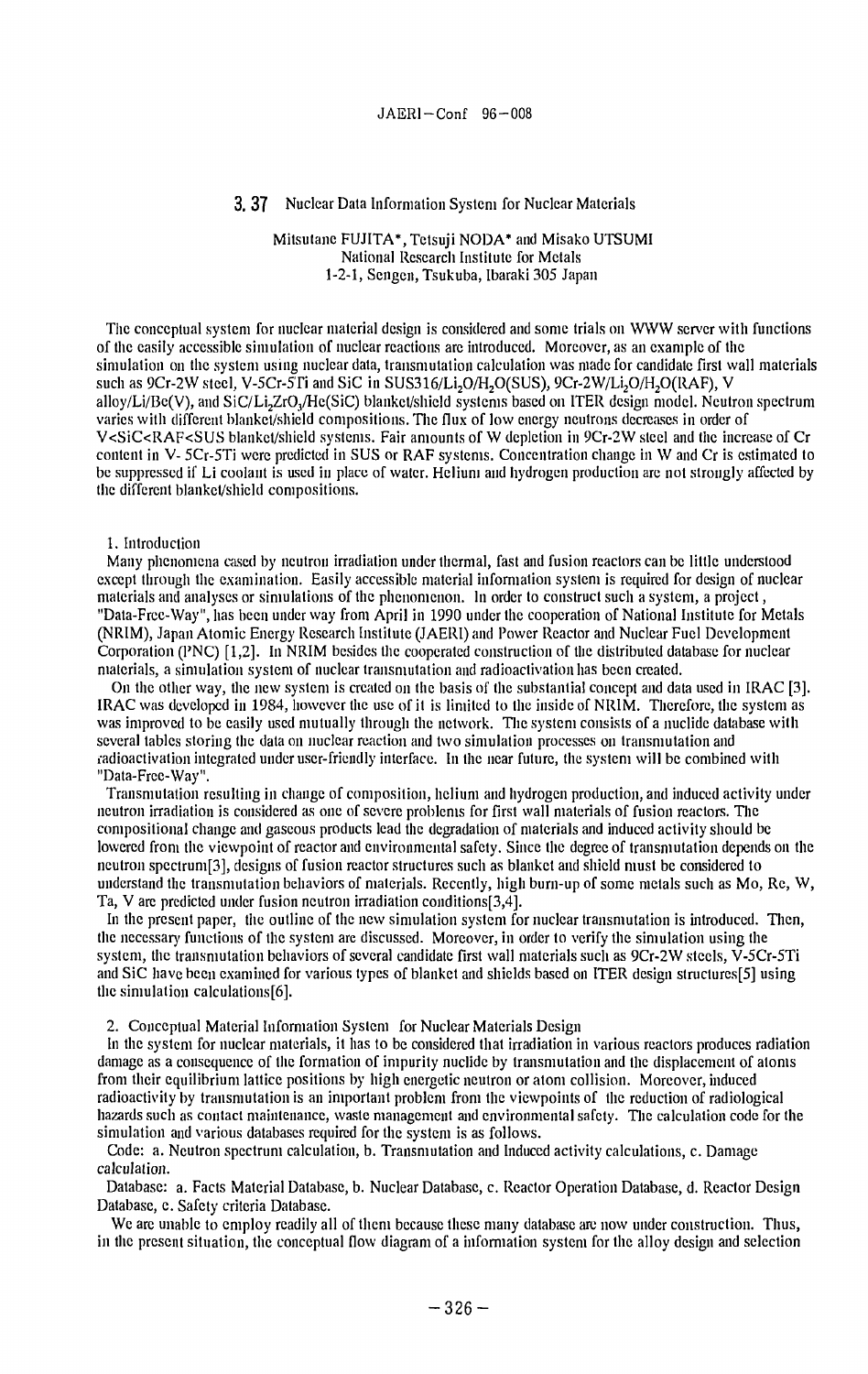of nuclear materials is shown in Fig.l. At the first, candidate materials are selected by using material database such as "Data-Free-Way"[l,2]. The properties of the materials under irradiation are checked by the three types of simulations and then the other properties will be evaluated.

In the data system, it is necessary for the functions for analysis of data retrieved from database and the simulation of various phenomenon in material field. An example of the simulation of transmutation on WWW server is shown in Fig. 2. In this system, the results of simulation of the compositional change are easily obtained by the operation of mouse-click.

3. Effect of neutron spectra on the transmutation of first wall materials

3.1 Reactor designs and neutron spectra

The neutron spectrum calculation was made using ANISN for ITER inboard structure design[5]. Fig. 3 shows the one dimensional model of mid-plane of the reactor used for calculation. The main structures are composed of carbon armor of 2cm, first wall of 1.5cm, blanket/shield of around 150cm, SUS 316 vacuum vessel, super-conducting magnet, and liquid helium vessel. In the present study, the compositions of first wall and blanket/shield materials were changed. In Fig.3, several combinations of blanket/shield materials arc shown. ITER originally adopts the blankct(SUS blanket) made of stainless steel,  $Li<sub>2</sub>O$  with condensed  $<sup>6</sup>Li$ , Be and water, and the</sup> shield materials made of stainless steel and water, respectively. In the RAF blanket, SUS316 was replaced by 9Cr-2W steel. V blanket was one of options for ITER where V-5Cr-5Ti was considered as the first wall and liquid lithium is used as breeder and coolant. The composition of SiC

blanket was taken from ARIES-1 blanket model[7]. The blanket is composed of SiC, Li<sub>2</sub>ZrO<sub>3</sub>, Be and He gas.

In the shield,  $B_4C$  is added to SiC and He gas to improve the shielding efficiency. Nuclear data library with respectively 42 and 21 energy groups of neutron and gamma ray used was FUSION- 40[8] based on JENDL-3. The calculation was made with scattering order of P5 and angular quadrature order of S8.

3.2 Transmutation calculation Transmutation calculation of materials was conducted based on the neutron spectra obtained ANISN using IRAC[4] code considering several step reactions if reactions have large cross sections. Nuclear data with 42 energy groups used for the transmutation calculation were CROSSLIB[9], JENDL-3 and FENDL/GA-1.1[10]. The neutron wall loading was assumed to be  $1$ MW/ $m^2$ .



Fig. 1 Flow diagram on the concept of the ata system for nuclear material design and selection.

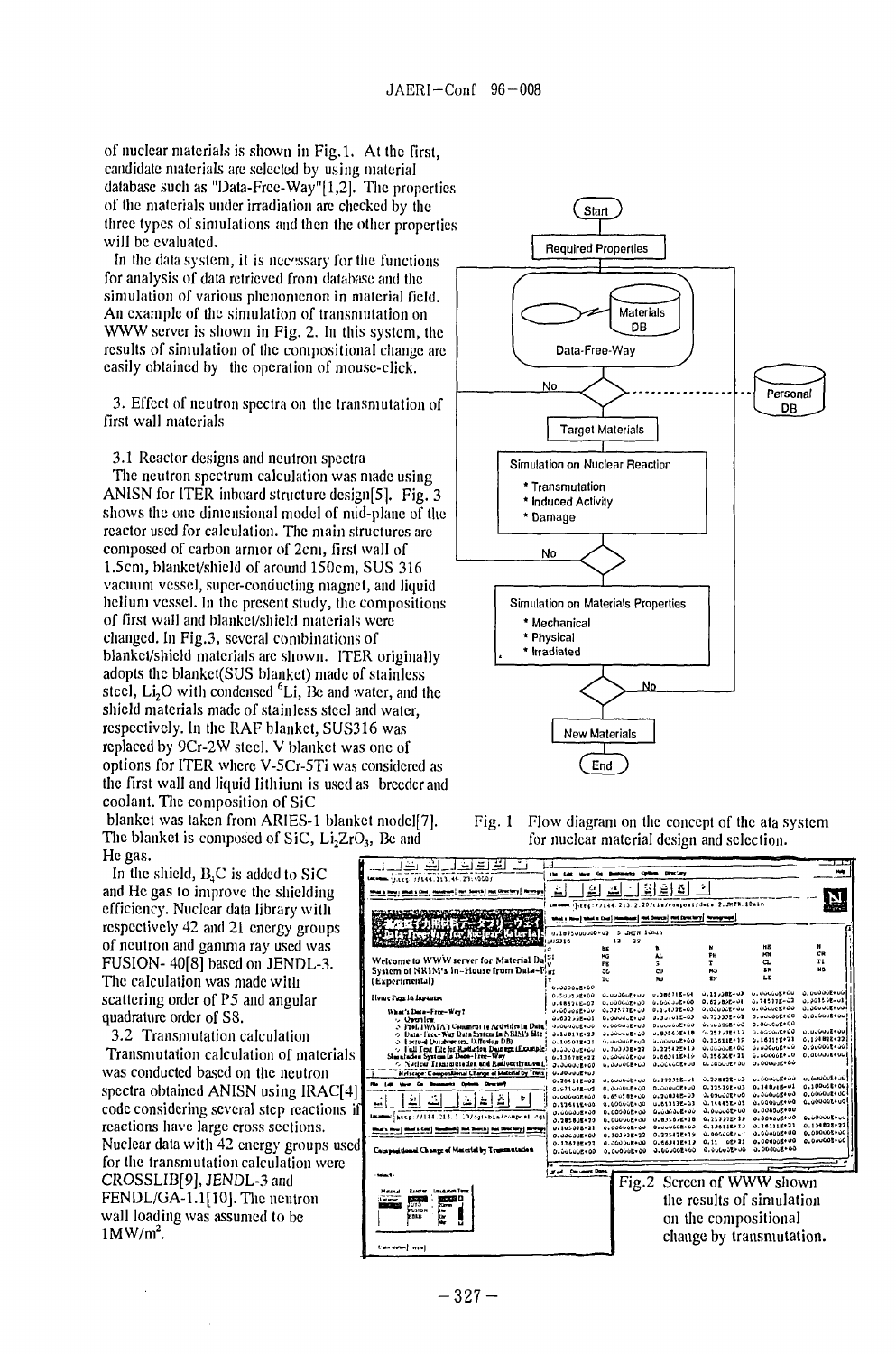### 4 Results

Fig. 4 shows the typical neutron spectra at the first wall, the first shield and the vacuum wall for SUS blanket system. The flux of 14 McV neutron remarkably decreases with the distance from plasma. The relations between 14 MeV neutron flux and the distance from the plasma center for various blanket systems arc shown in Fig. 5



Fig.3 One dimensional inboard model of a fusion wall reactor based on ITER design and aterial compositions of several first wall, blanket and shield models.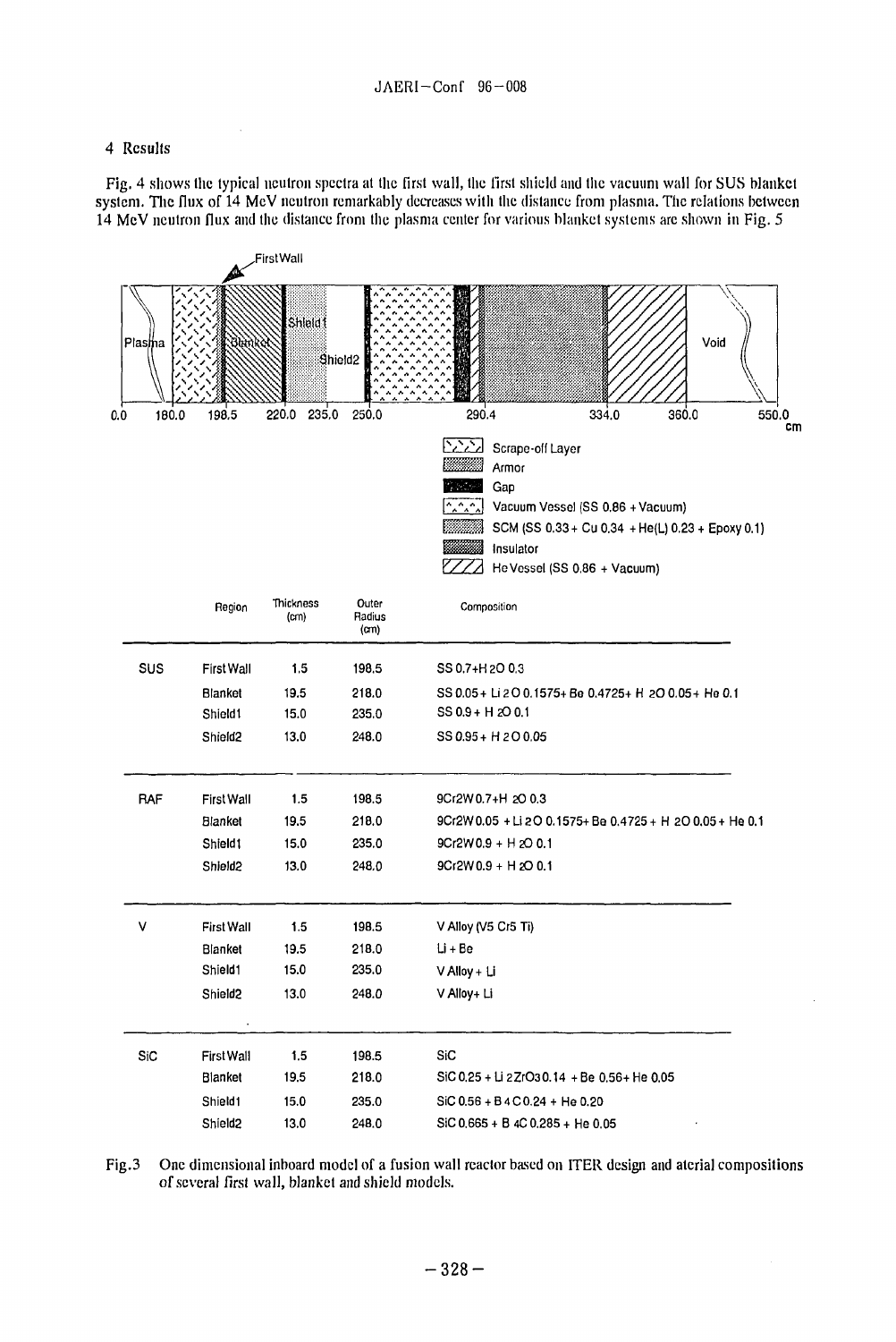

The flux almost linearly decreases with the distance  $\frac{16,04}{16,04}$ from the armor. The decay slope is around one order magnitude per 15-17cm independently on the blanket/shield compositions.

Figure 6 shows the neutron spectra at the position of first wall for various blanket/shield compositions. There is a large difference in neutron **flux** at low energy region between blanket/shield materials. Especially, in the V blanket/shield system where liquid Li is used as a coolant, the sharp decrease of the neutron flux is observed with decreasing neutron energy.

Compositional changes of 9Cr-2W steel, V-5Cr-5Ti and SiC for the respective blanket/shield systems with neutron fluence are shown in Fig.7. The concentration of main constituents does not change remarkably for V-5Cr-5Ti and SiC except helium and hydrogen production. On the other hand, tungsten content in 9Cr-2W steels decreases with the neutron fluence. Next the effect of neutron spectrum on the compositional change of 9Cr-2W steel, V-5Cr-5Ti and SiC were examined for various blanket/shield systems by changing the first wall materials.

Table 1 and 2 show the concentration change of some elements in 9Cr-2W steel, V-5Cr-5Ti, and SiC for different blanket/shield systems after 10MW.y/m<sup>2</sup> irradiation. In 9Cr-2W steel, W is transmuted to Re and Os and reduces the concentration below half of an initial value in SUS and RAF systems, while the transmutation is suppressed in V blanket/shield system. Chromium,



...<br>400

Fig.5 Neutron flux of 14 MeV as a function of **the** distance from the plasma center.



Fig.6 Comparison of neutron spectra at first wall for various blanket/shield compositions.

another main alloying element, is hardly affected in concentration by neutron spectrum, though it is slightly transmuted to Mn.

If V-5Cr-5Ti is used as a first wall in SUS or RAF blanket/shield system, Cr content increases by about 40% in contrast to V blanket/shield system where only several  $%$  of the increase is predicted. Titanium concentration is not affected by the neutron spectrum as seen in table 1.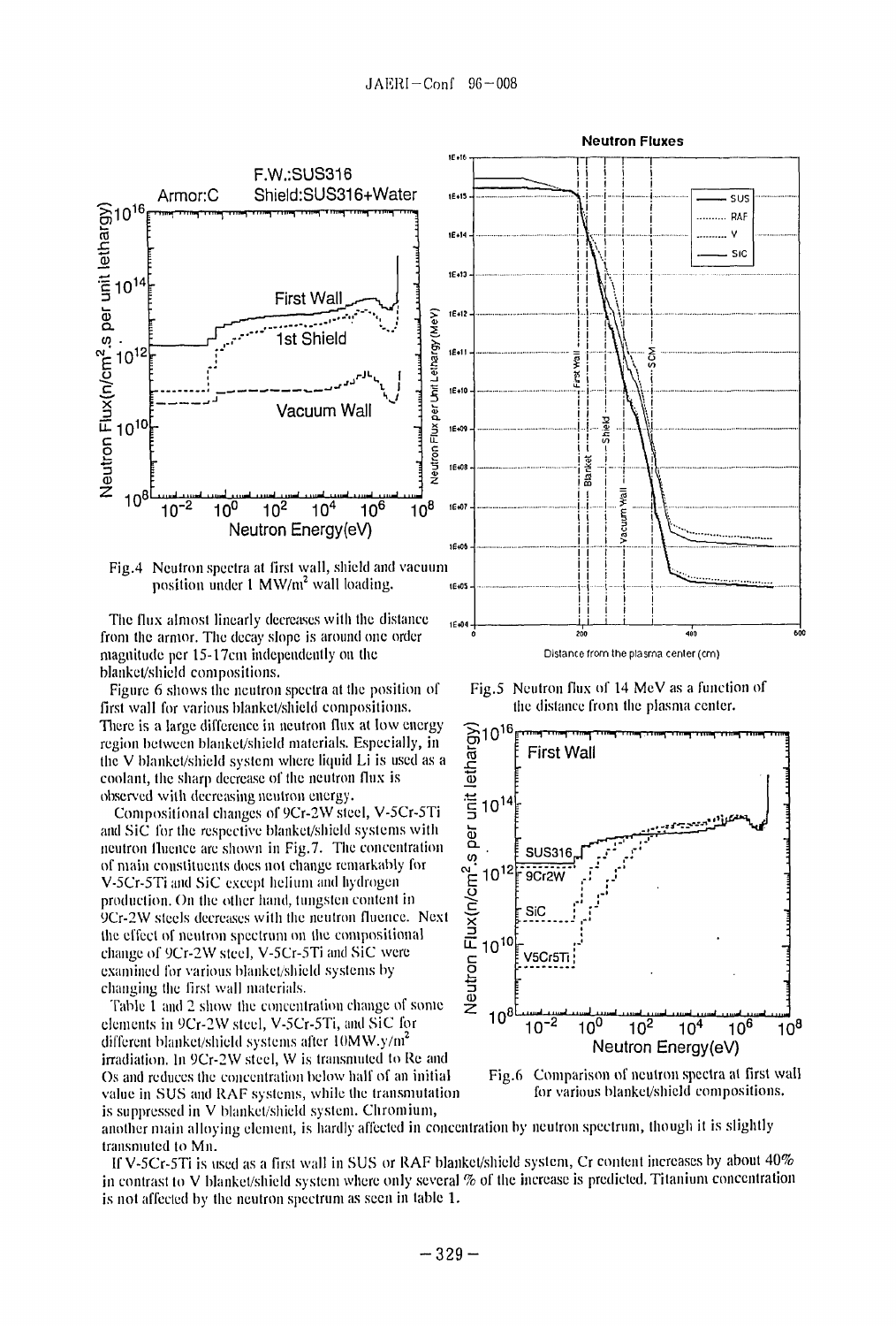

Fig.7 Compositional change of 9Cr-2W steel for RAF , V-5Cr-5Ti for V and SiC for SiC blanket/shield system as a function of neutron fluence.

Table.1 Concentrati a change of some elements for Table.2 Helium and hydrogen production for candidate candidate first wall materials after  $10MW.y/n^2$  firadiation candidate first wall materials after 10MW.y/m<sup>2</sup> first wall materials after 10MW.y/m<sup>2</sup> irrad<br>irradiation in various blanket/shield systems (at %)). in various blanket/shield systems (appm). irradiation in various blanket/shield systems (at  $\%$ )).

| Material               |                      | Blanket/shield |                              |                              |                              |                              |  | Material    |              | Blanket / shield |              |              |              |
|------------------------|----------------------|----------------|------------------------------|------------------------------|------------------------------|------------------------------|--|-------------|--------------|------------------|--------------|--------------|--------------|
| <b>Before</b>          |                      | <b>SUS</b>     |                              | <b>RAF</b>                   | ٧                            | <b>SiC</b>                   |  |             | <b>SUS</b>   |                  | <b>RAF</b>   | v            | <b>SiC</b>   |
| 9Cr2W steel            |                      |                |                              |                              |                              |                              |  | 9Cr2W steel |              |                  |              |              |              |
| W<br>Re+Os<br>Cr<br>Mn | 0.61<br>9.71<br>0.46 | 0              | 0.27<br>0.17<br>9.80<br>0.81 | 0.27<br>0.16<br>9.80<br>0.81 | 0.48<br>0.06<br>9.81<br>0.84 | 0.32<br>0.14<br>9.81<br>0.81 |  | He<br>Н     | 1510<br>3020 |                  | 1510<br>3020 | 1710<br>3440 | 1630<br>3300 |
| V5Cr5Ti                |                      |                |                              |                              |                              |                              |  | V5Cr5Ti     |              |                  |              |              |              |
| Cr<br>Ti               | 4.89<br>5.31         |                | 6.77<br>5.36                 | 6.47<br>5.36                 | 5.13<br>5.40                 | 5,35<br>5.39                 |  | He<br>н     | 476<br>1420  |                  | 475<br>1420  | 509<br>1620  | 537<br>1550  |
| <b>SiC</b>             |                      |                |                              |                              |                              |                              |  | <b>SiC</b>  |              |                  |              |              |              |
| Si<br>C                | 50.0<br>50.0         |                | 49.6<br>49.2                 | 49.6<br>49.2                 | 49,5<br>49.1                 | 49.5<br>49.2                 |  | He<br>н     | 7310<br>2740 |                  | 7310<br>2740 | 8250<br>5970 | 7800<br>3130 |

Regarding SiC, compositional change except gaseous products is not obvious. However substantial He formation occurs in SiC for any blanket/shield systems. Helium of about 0.7-0.8 at % is produced after 10  $MW.y/m<sup>2</sup>$  irradiation.

The results in table 2 indicates that the amounts of He and H are produced in V and SiC blanket/shield systems where fluxes with energies of 100 keV-1 MeV are rather higher than other systems.

# 5. Discussion

The concentration change of W in 9Cr-2W steel and Cr in V-5Cr-5Ti due to the transmutation is affected by the neutron spectrum. Especially significant transmutation of W and V occurs when the neutron flux with low energy is considerably high in such case of SUS blanket/shield system.

As have pointed out in the previous works[1,2], stable isotopes of W have a large cross section for (n,  $\gamma$ ) reaction in low energy region of neutrons. W is composed of 0.135%  $^{180}$ W, 26.4%  $^{182}$ W, 14.4%  $^{183}$ W 30.6%  $^{184}$ W and 28.4%  $^{186}$ W. Re and Os productions mainly occur through following paths